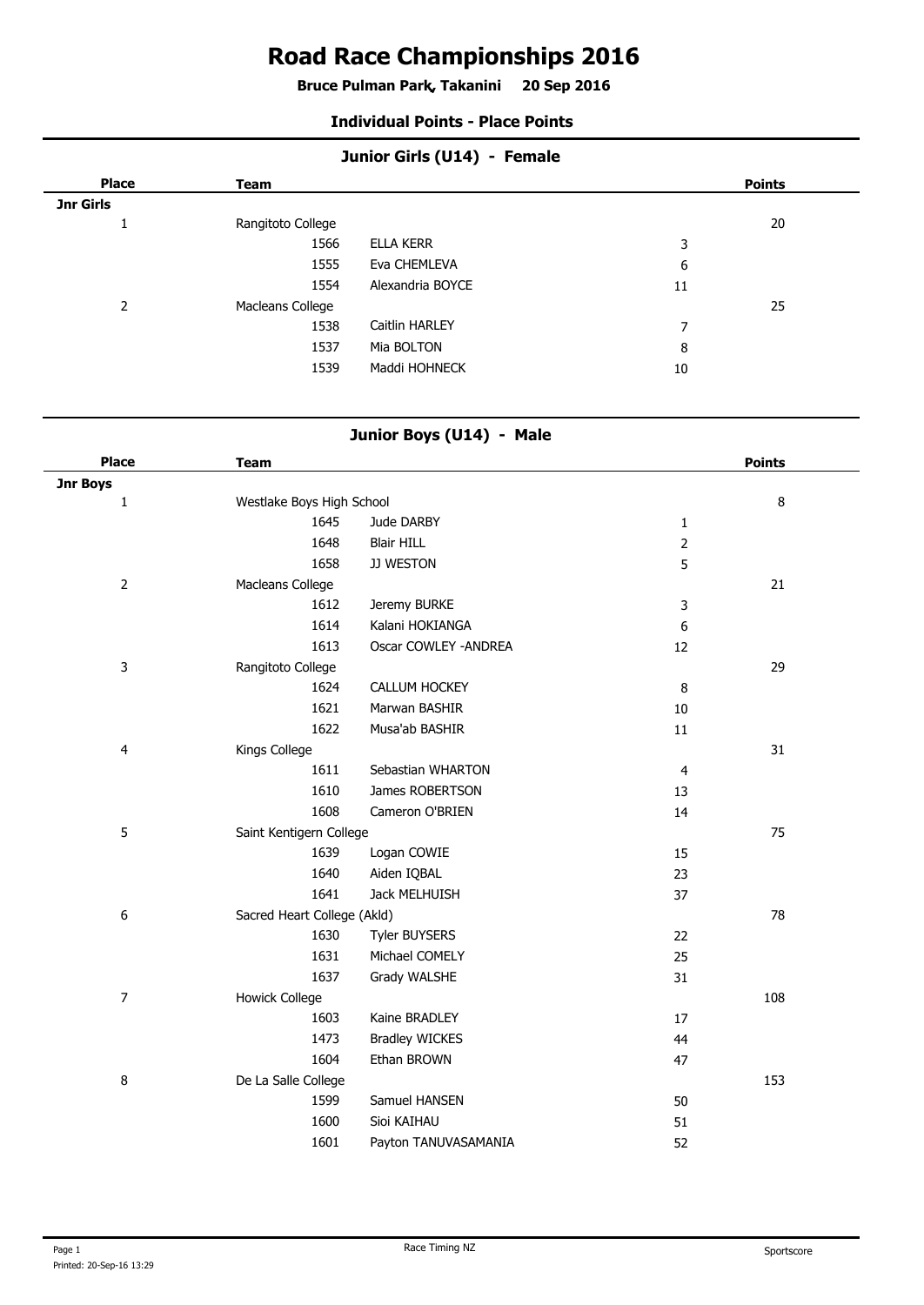#### **Individual Points - Place Points**

# **Interm Girls (U16) - Female**

| <b>Place</b>     | <b>Team</b>             |                    |    | <b>Points</b> |
|------------------|-------------------------|--------------------|----|---------------|
| <b>Int Girls</b> |                         |                    |    |               |
| Ŧ.               | Rangitoto College       |                    |    | 27            |
|                  | 1684                    | Sophie HURSTHOUSE  | 8  |               |
|                  | 1683                    | <b>Tessa HERKT</b> | 9  |               |
|                  | 1685                    | Chloe LEE LA SELLE | 10 |               |
| 2                | Saint Kentigern College |                    |    | 36            |
|                  | 1690                    | Maddy CLARKE       | 3  |               |
|                  | 1692                    | Sam WATSON         | 15 |               |
|                  | 1691                    | Gemma LAVERICK     | 18 |               |
| 3                | Takapuna Grammar School |                    |    | 52            |
|                  | 1697                    | Abby HARRIS        | 14 |               |
|                  | 1698                    | Kate MILLINGTON    | 17 |               |
|                  | 1695                    | Patience DAVIS     | 21 |               |

# **Interm Boys (U16) - Male**

| <b>Place</b>    | <b>Team</b>                 |                           |                | <b>Points</b> |
|-----------------|-----------------------------|---------------------------|----------------|---------------|
| <b>Int Boys</b> |                             |                           |                |               |
| $\mathbf 1$     | Westlake Boys High School   |                           |                | $10\,$        |
|                 | 1771                        | Murdoch MCINTYRE          | $\overline{2}$ |               |
|                 | 1772                        | David MOORE               | 3              |               |
|                 | 1764                        | Stuart HOFMEYER           | 5              |               |
| $\overline{2}$  | Kings College               |                           |                | 23            |
|                 | 1724                        | George CORY-WRIGHT        | $\mathbf 1$    |               |
|                 | 1726                        | Charlie KNOX              | 10             |               |
|                 | 1728                        | James WHARTON             | $12\,$         |               |
| 3               | St Peter's College (Akld)   |                           |                | 27            |
|                 | 1756                        | Liam BARRY                | $\overline{7}$ |               |
|                 | 1755                        | Liam BACK                 | 9              |               |
|                 | 1759                        | Samuel TURNER             | $11\,$         |               |
| 4               | Saint Kentigern College     |                           |                | 37            |
|                 | 1752                        | Dylan MCCULLOUGH          | $\overline{4}$ |               |
|                 | 1471                        | Ben FAULCONBRIDGE         | 8              |               |
|                 | 1753                        | Michael WOOD              | 25             |               |
| 5               | Macleans College            |                           |                | 61            |
|                 | 1732                        | Wilhelm MULLER            | 14             |               |
|                 | 1733                        | Ethan VERNER              | 17             |               |
|                 | 1729                        | Lakshay BAWA              | 30             |               |
| 6               | Rangitoto College           |                           |                | 67            |
|                 | 1741                        | <b>BEN MOORE</b>          | 18             |               |
|                 | 1743                        | Hayden VERMEULEN          | 22             |               |
|                 | 1740                        | Michael LAMBOURNE         | 27             |               |
| $\overline{7}$  | Auckland Grammar School     |                           |                | 81            |
|                 | 1707                        | <b>Nick MURPHY</b>        | 6              |               |
|                 | 1706                        | Pasinda MUDANNAYAKA       | 34             |               |
|                 | 1702                        | Ryan DONOVAN              | 41             |               |
| 8               | Sacred Heart College (Akld) |                           |                | 104           |
|                 | 1747                        | Michael GRAHAM            | 33             |               |
|                 | 1751                        | Matthew WYNNE             | 35             |               |
|                 | 1749                        | Joseph KARDIO             | 36             |               |
| 9               | De La Salle College         |                           |                | 186           |
|                 | 1714                        | David MAKA                | 59             |               |
|                 | 1712                        | <b>Braiden FALANITULE</b> | 63             |               |
|                 | 1711                        | Xavier FA'ASOLO           | 64             |               |